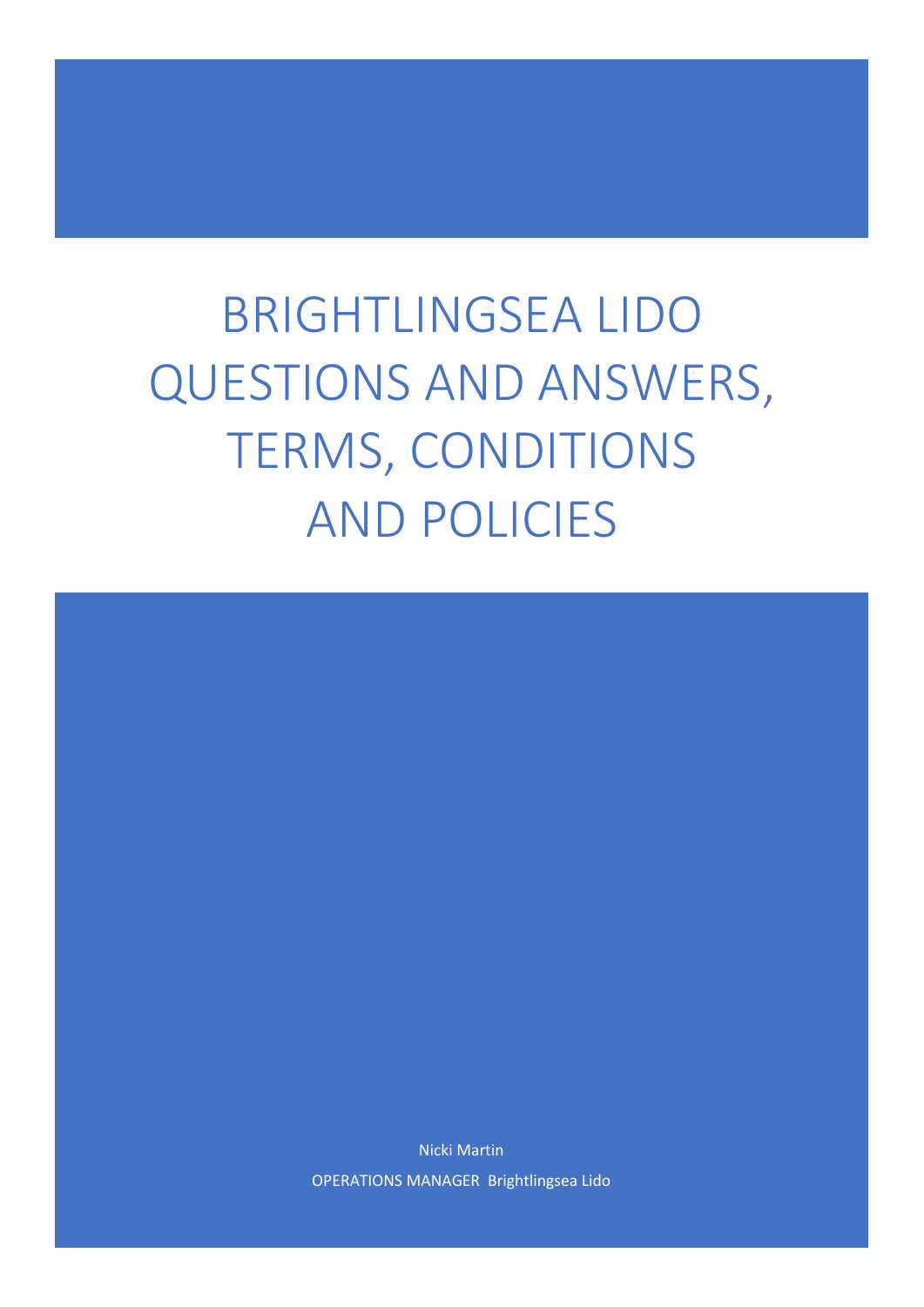# Contents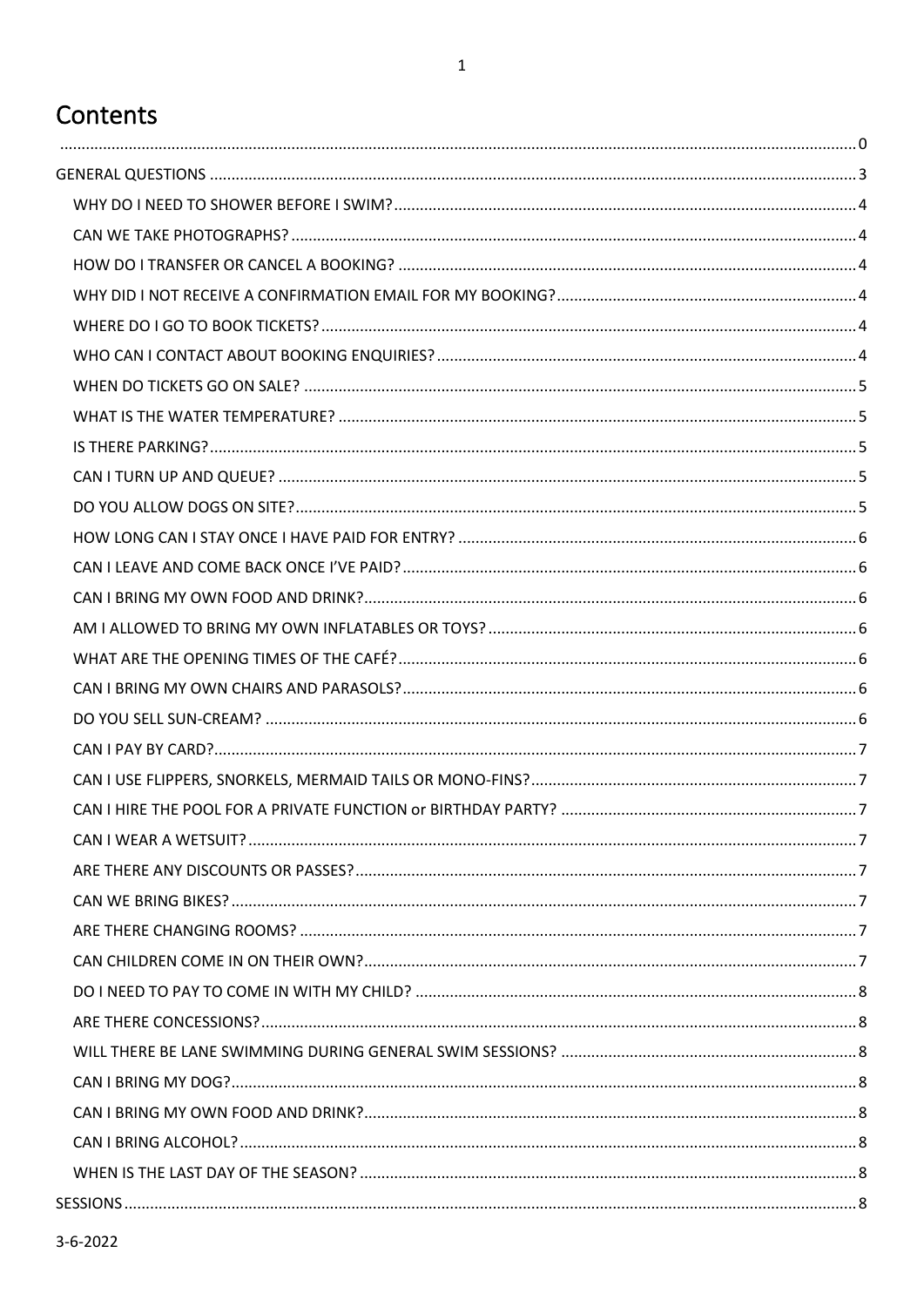| WHY WAS I ASKED TO REFRAIN FROM ENTERING THE WATER - SURELY I HAVE PAID FOR A TICKET? 13 |  |
|------------------------------------------------------------------------------------------|--|
|                                                                                          |  |
|                                                                                          |  |
|                                                                                          |  |
|                                                                                          |  |
|                                                                                          |  |
|                                                                                          |  |
|                                                                                          |  |
|                                                                                          |  |
|                                                                                          |  |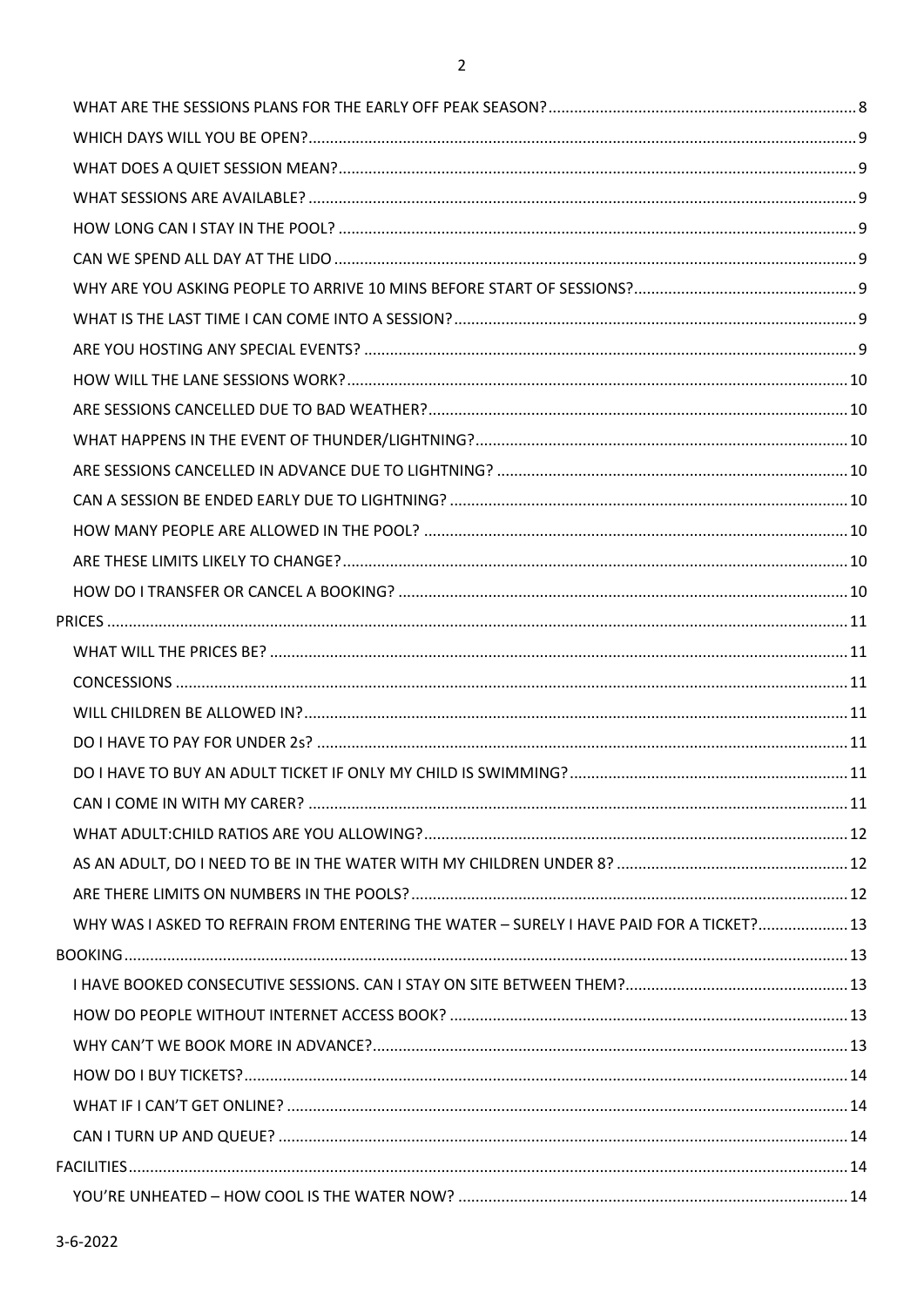# <span id="page-3-0"></span>**GENERAL QUESTIONS**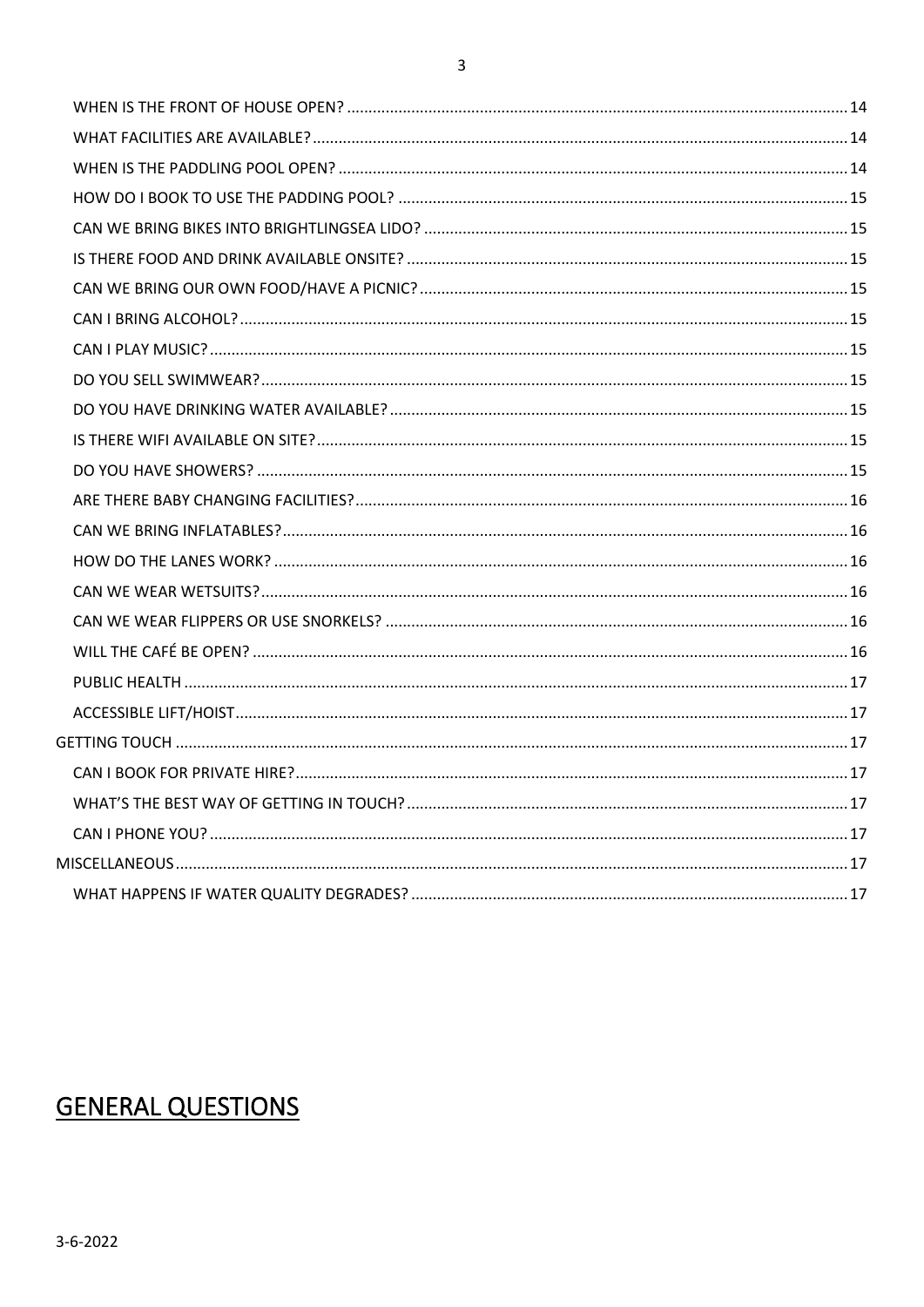## <span id="page-4-0"></span>WHY DO I NEED TO SHOWER BEFORE I SWIM?

When people get in the pool, any substances which are on your skin and clothes will wash off into the water. This then needs to be cleaned by our filters or neutralised by chemicals. The more products brought into the pool, the more it means the pool water risks degrading in quality, to the degree where we might have to close the pool for a few days to restore water quality. Showering helps us keep the pool open for everyone.

#### <span id="page-4-1"></span>CAN WE TAKE PHOTOGRAPHS?

We have a responsible photography policy; please focus on the people you are with and be considerate of others who may not wish to appear in your photos. If you post on social media please tag us @brightlingsealido as we love seeing all your pictures! *No photos underwater or in changing rooms*. If you are concerned about someone else's photography, please speak to the duty manager. Publicity Photographs: Occasionally publicity photographs and videos will be taken, by Brightlingsea Lido or Authorised persons. Please identify yourself to Front of House, if you do not wish to be included in any publicity material.

## <span id="page-4-2"></span>HOW DO I TRANSFER OR CANCEL A BOOKING?

You can transfer up to 2 days before a booked session. Click on the "view booking" button on the confirmation email you received. On the booking page, the "ticket options" next to the date of booking allows you to choose a new future session - where there is space and price of ticket is same.

#### <span id="page-4-3"></span>WHY DID I NOT RECEIVE A CONFIRMATION EMAIL FOR MY BOOKING?

Please check your spam folder. If not there, you may have entered your email address wrongly. Please email bookingsbrightlingsealido@gmail.com and we can check. Please be aware that the pool is supported by volunteers and we may not be able to respond on the same day, but will responded to as soon as we can.

## <span id="page-4-4"></span>WHERE DO I GO TO BOOK TICKETS?

[We sell tickets through booking site](https://brightlingsealido.nuwebgroup.com/) <https://brightlingsealido.nuwebgroup.com/>

## <span id="page-4-5"></span>WHO CAN I CONTACT ABOUT BOOKING ENQUIRIES?

The system should be easy to use - and have all the information you need. If you have found a problem booking, first please make sure that you have read all the details here, if you are still experiencing problems please email [bookingsbrightlingsealido@gmail.com](mailto:bookingsbrightlingsealido@gmail.com) Please be aware that the pool is supported by volunteers and we may not be able to respond on the same day, but will responded to as soon as we can.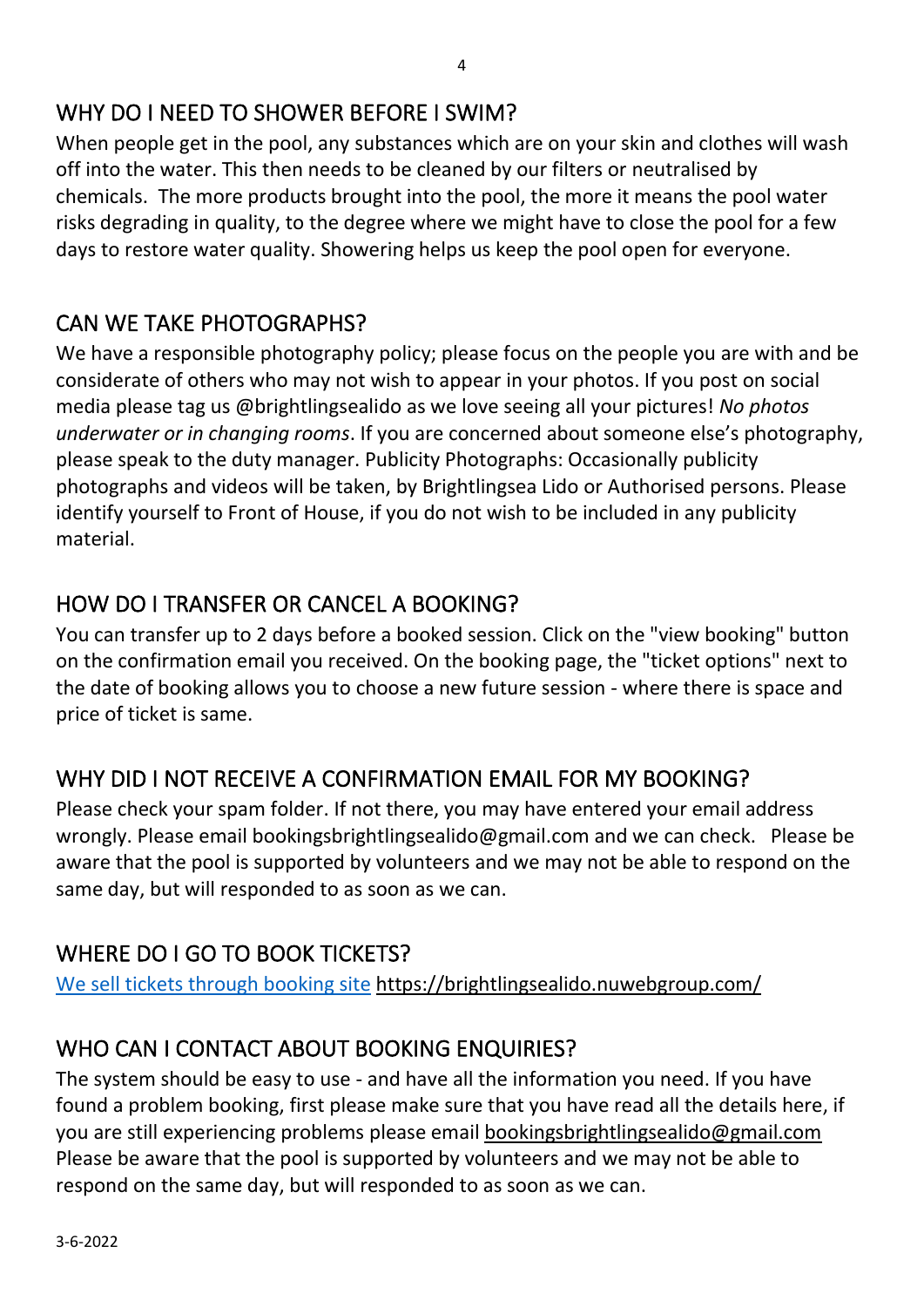#### <span id="page-5-0"></span>WHEN DO TICKETS GO ON SALE?

The booking site opens at the beginning of May.

## <span id="page-5-1"></span>WHAT IS THE WATER TEMPERATURE?

Please be aware we are an unheated pool! The pool is heated by the sun. The temperature can change day to day. We aim to update the water temperature on the website each day. Please check the website for updates. If the water temperature is below  $15<sup>c</sup>$  we do not recommend 16s in the main pool. We would refund child tickets already booked and those for any accompanying adults if requested. We would also advise swimmers should follow cold water swim advice: see [Outdoor Swim Society.](https://outdoorswimmer.com/blogs/6-tips-for-cold-water-swimming)

#### <span id="page-5-2"></span>IS THERE PARKING?

There is no dedicated Lido parking. However, there is free roadside parking on Promenade Way, these can be taken quickly some days. The nearest car parks are the Promenade car parks, (2 minute walk) or car park at Oyster Tank Road. (5 minute walk) Both are payable using MIPERMIT app only (no cash options).



## <span id="page-5-3"></span>CAN I TURN UP AND QUEUE?

We strongly advise booking - since sessions often sell out in advance. Please book online before arriving at: [https://brightlingsealido.nuwebgroup.com/.](https://brightlingsealido.nuwebgroup.com/) But any spaces unsold can be bought online or at Front of House for the current session that is taking place.

## <span id="page-5-4"></span>DO YOU ALLOW DOGS ON SITE?

No, except assistance dogs, please check prior with Front of House.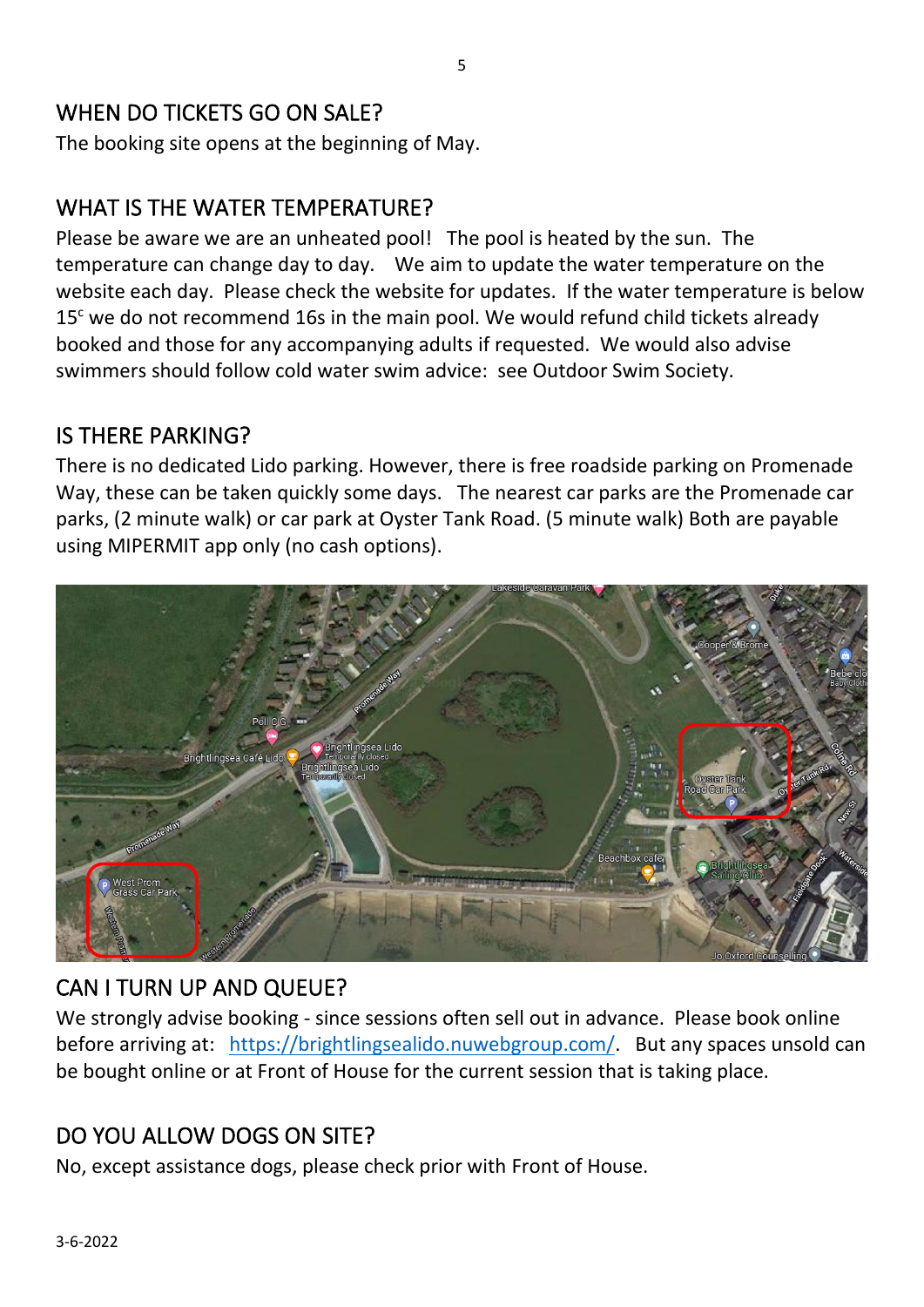## <span id="page-6-0"></span>HOW LONG CAN I STAY ONCE I HAVE PAID FOR ENTRY?

Depending on the session type and time, normal sessions between 1 and 3.5 hours duration. Last entry is 30 minutes before the end of a session. Swimmers are given 15 minutes warning that the session will be finishing. All swimmers must leave the water when instructed by Lifeguards or management.

## <span id="page-6-1"></span>CAN I LEAVE AND COME BACK ONCE I'VE PAID?

Yes, within your booked session, but you must request a hand stamp to re-enter.

#### <span id="page-6-2"></span>CAN I BRING MY OWN FOOD AND DRINK?

Customers are welcome to bring their own picnics, but we do have a café on site which sells hot and cold food and drinks. No alcohol or glass allowed onsite.

## <span id="page-6-3"></span>AM I ALLOWED TO BRING MY OWN INFLATABLES OR TOYS?

Customers are welcome to bring their own inflatables and toys, but we ask customers to check with lifeguards before taking them into the pool as items larger than 3ft/1m are normally not allowed in the water. *We do not allow lilos*. *Bubbles are not allowed on site.* Lifeguards may restrict the use of any items at busy times. Snorkels, flippers and mermaid tails are not allowed in general swim sessions.

## <span id="page-6-4"></span>WHAT ARE THE OPENING TIMES OF THE CAFÉ?

The café serves hot food and drinks, cold drinks, sweets and ice creams. Café opening times vary throughout the season, the normal core hours are  $9.00$  am  $-4.00$  pm. Specific questions can be sent to Café Lido Manager at lidocafemanager@gmail.com.

## <span id="page-6-5"></span>CAN I BRING MY OWN CHAIRS AND PARASOLS?

Customers are welcome to bring their own seating and umbrellas, we do have chairs and loungers and deckchairs on site for hire.

#### <span id="page-6-6"></span>DO YOU SELL SUN-CREAM?

Sun-cream is available to purchase from Front of House (subject to availability), however we recommend that customers bring their own. Sun cream must be applied at least 10 minutes before entering the water. We recommend bio-degradable sun screen to enable us to maintain the water quality.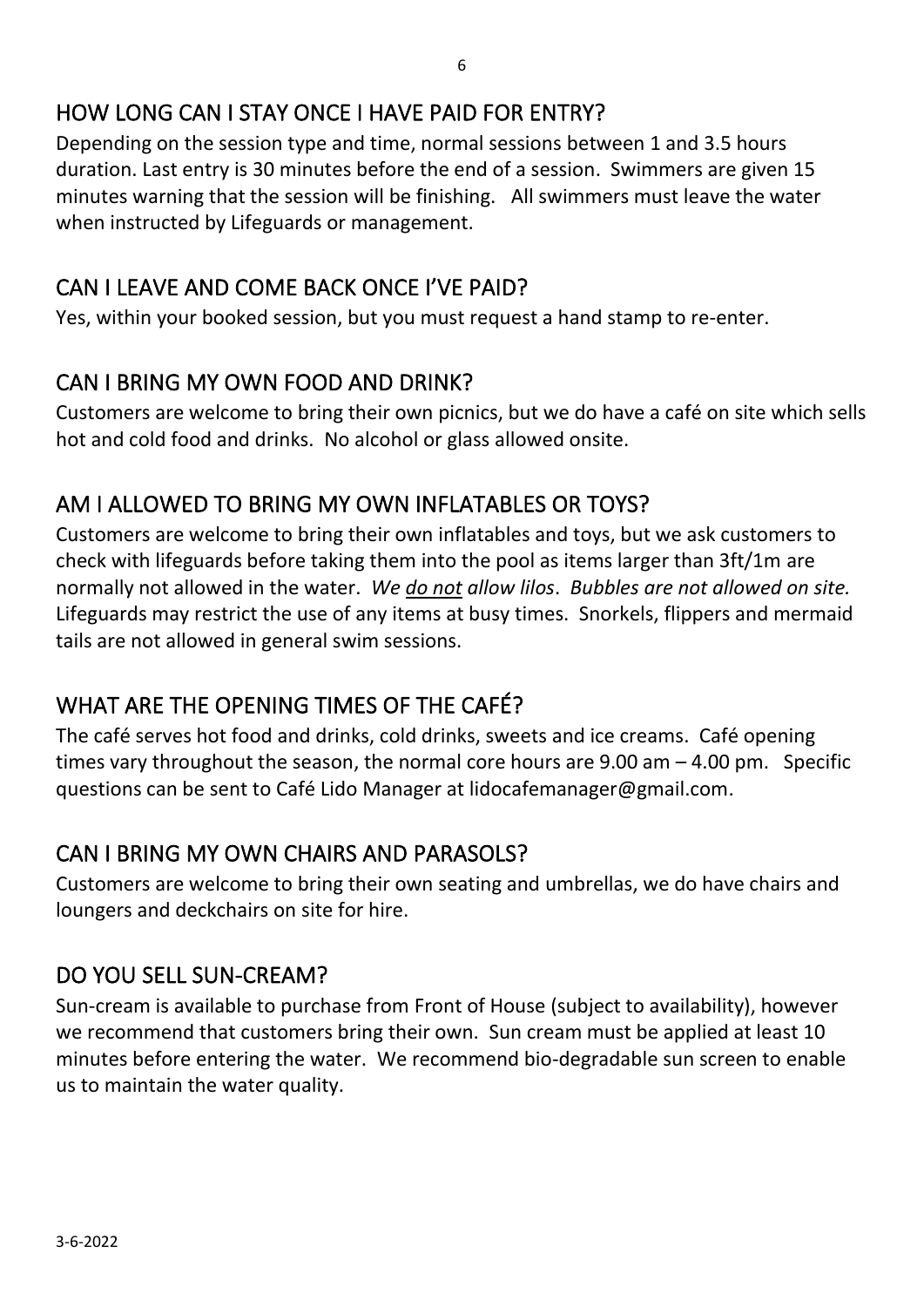## <span id="page-7-0"></span>CAN I PAY BY CARD?

Online booking is by card payments. The Lido Front of House shop and café accept cash and card payments. We accept most major credit and debit cards as well as Apple Pay, we do not accept American Express.

#### <span id="page-7-1"></span>CAN I USE FLIPPERS, SNORKELS, MERMAID TAILS OR MONO-FINS?

Customers are welcome to use flippers, snorkels and mono-fins during lane swimming sessions. They cannot normally be used in a general swim session. Please always check with Front of House or Lifeguards for clarification.

## <span id="page-7-2"></span>CAN I HIRE THE POOL FOR A PRIVATE FUNCTION or BIRTHDAY PARTY?

The pool is available for private hire when no scheduled swims are timetabled. If you would like more information or to book in 2022 then please ask at the Front of House or email Brightlingsealidomanager@gmail.com

#### <span id="page-7-3"></span>CAN I WEAR A WETSUIT?

Yes, but please wash them thoroughly before entering the water, particularly if you use the suit in the river or sea. We have a supply of wetsuits available for hire, please ask at Front of House. A refundable deposit is required and a hire charge per session.

#### <span id="page-7-4"></span>ARE THERE ANY DISCOUNTS OR PASSES?

Yes there are several options some have limited availability. Please see our website, or ask at Front of House.

#### <span id="page-7-5"></span>CAN WE BRING BIKES?

*There is no bike storage facility inside the Lido.* Please do not bring bikes or scooters onto site, please ensure you can secure them outside the perimeter.

#### <span id="page-7-6"></span>ARE THERE CHANGING ROOMS?

Yes, male, female and accessible. There are open showers in all the changing rooms.

#### <span id="page-7-7"></span>CAN CHILDREN COME IN ON THEIR OWN?

Yes – if they are over 10 years and confident swimmers. We reserve the right to ask any swimmer to demonstrate their confidence in the water.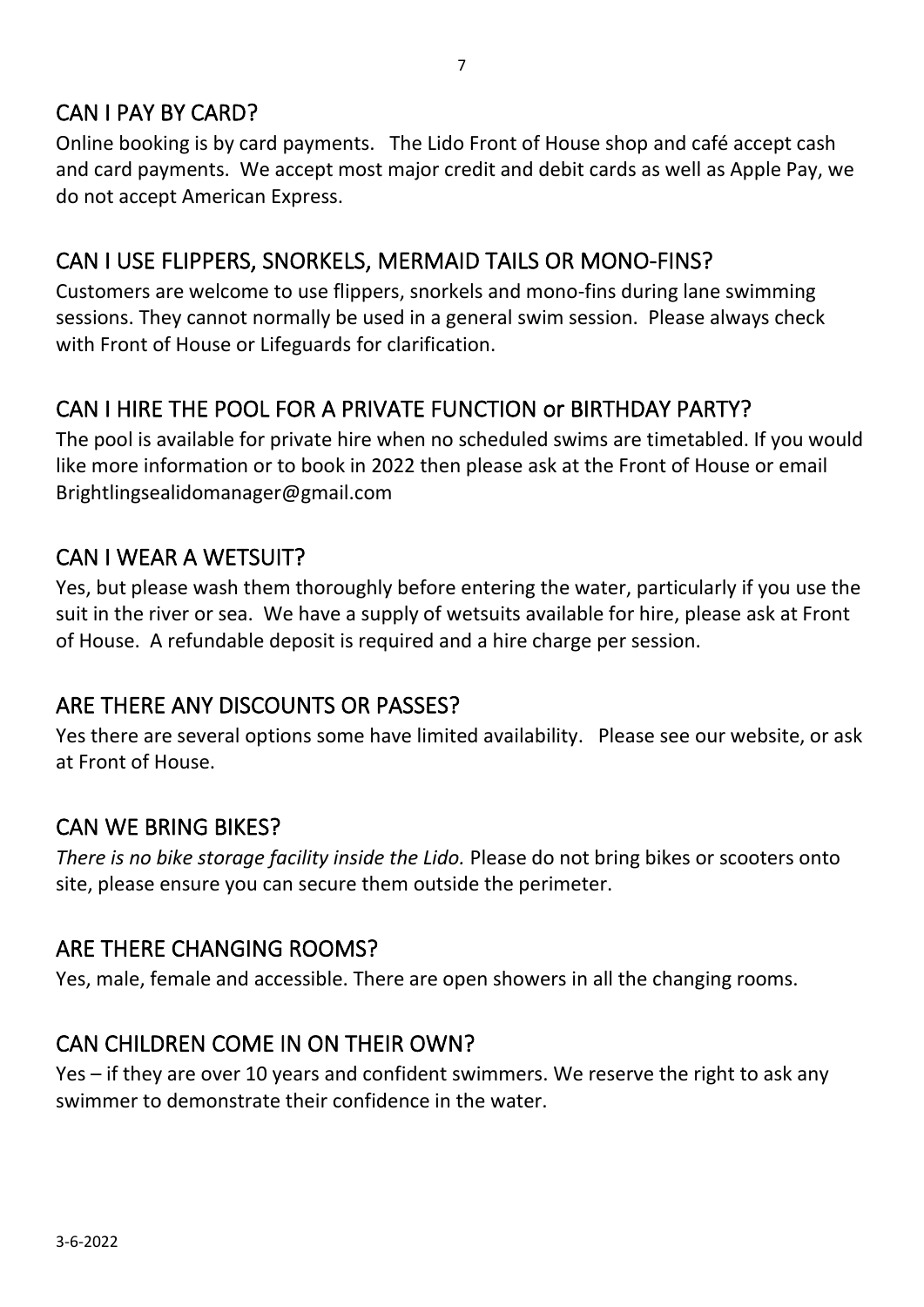#### <span id="page-8-0"></span>DO I NEED TO PAY TO COME IN WITH MY CHILD?

Yes, all tickets are ENTRY tickets. Everyone on site, swimmers, and spectators must have an entry ticket.

### <span id="page-8-1"></span>ARE THERE CONCESSIONS?

Yes, the only concessions are for those over 65 years old. Children 0<2 are free of charge. 2022 Babies under 2 years of age will not need a booked ticket.

## <span id="page-8-2"></span>WILL THERE BE LANE SWIMMING DURING GENERAL SWIM SESSIONS?

Please see our website for current timetable or the booking site for individual session times. We have specific Lane Swimming Sessions, General Swim Sessions and Combined sessions.

## <span id="page-8-3"></span>CAN I BRING MY DOG?

No, except assistance dogs, please check prior with reception.

## <span id="page-8-4"></span>CAN I BRING MY OWN FOOD AND DRINK?

Customers are welcome to bring their own picnics but we do have a café on site which sells hot and cold food and drinks. Absolutely no alcohol or glass allowed on site.

#### <span id="page-8-5"></span>CAN I BRING ALCOHOL?

Absolutely no alcohol to be consumed during swim sessions.

#### <span id="page-8-6"></span>WHEN IS THE LAST DAY OF THE SEASON?

Our normal season runs from the end of May to September. Please see Website for up to date details. The final swimming day may change depending on the weather and operational needs.

## <span id="page-8-7"></span>SESSIONS

## <span id="page-8-8"></span>WHAT ARE THE SESSIONS PLANS FOR THE EARLY OFF PEAK SEASON?

In planning for the 2022 season, we are guided in the pattern of sessions by the way in which we ran the 2021 season. As in 2021, we may revise or amend future sessions in light of experience of the opening weeks. You will find the up-to-date timetable on our website. There are morning lane swims, general swim sessions, adult only swims, quiet swims and other activities planned throughout the season.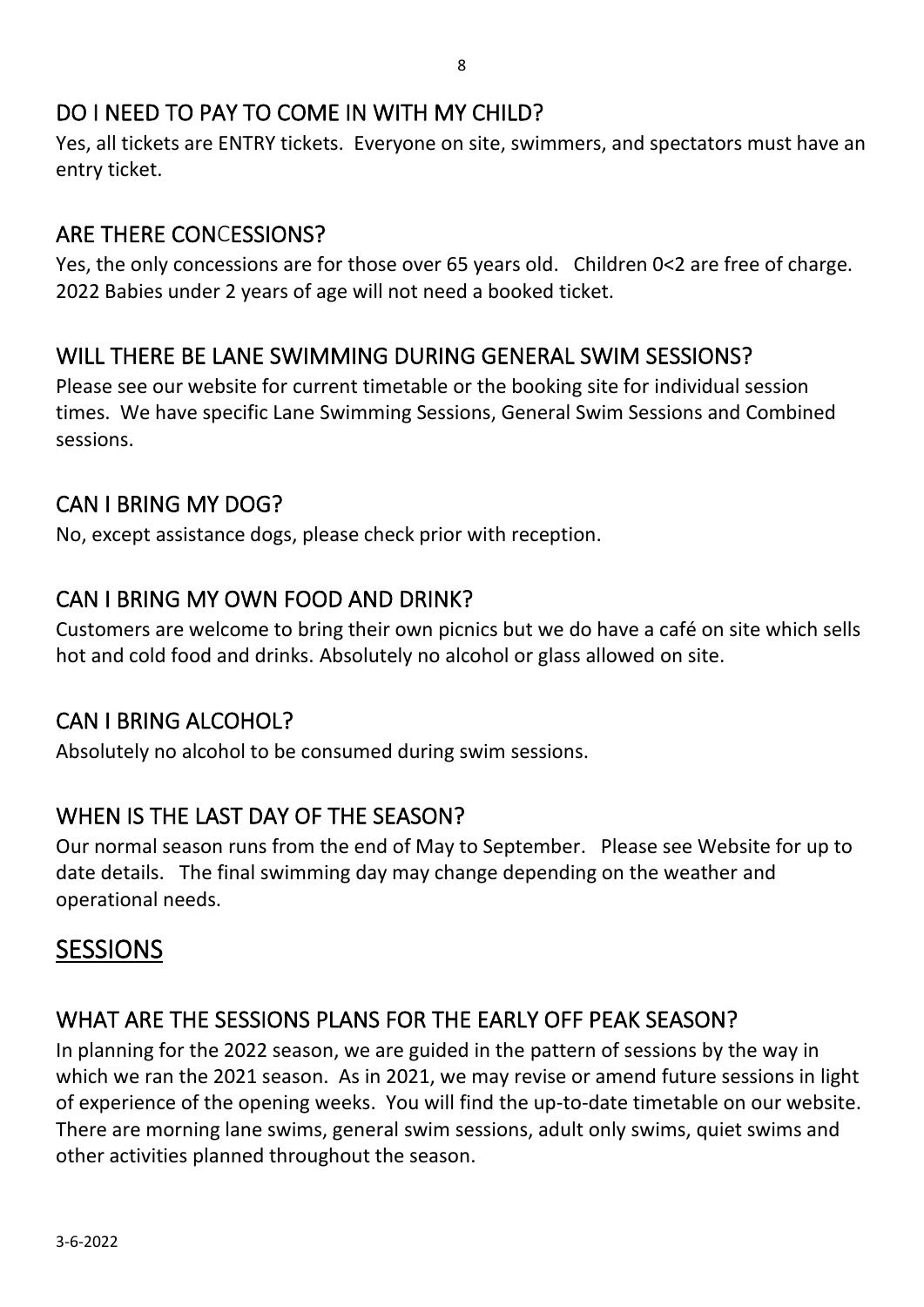#### <span id="page-9-0"></span>WHICH DAYS WILL YOU BE OPEN?

From the day we open, we open every day of the season.

#### <span id="page-9-1"></span>WHAT DOES A QUIET SESSION MEAN?

A quiet session is for anyone who needs or prefers a calmer, quieter environment. Loud talking, shouting or music is not allowed, however we are an open-air pool by a beach promenade, so some external noise is inevitable.

#### <span id="page-9-2"></span>WHAT SESSIONS ARE AVAILABLE?

Please see published timetable on our website https://www.brightlingsealido.org/ Sessions are subject to change due to weather conditions or operational needs, but these are exceptional.

#### <span id="page-9-3"></span>HOW LONG CAN I STAY IN THE POOL?

The sessions will all be for fixed operating times (which are between 1-3.5 hours) Please see booking site for more details - <https://brightlingsealido.nuwebgroup.com/> or the timetable on our website.

### <span id="page-9-4"></span>CAN WE SPEND ALL DAY AT THE LIDO

If you have booked an AM and PM session for the same day, you are allowed to remain on poolside to eat lunch etc. You must not enter the pool at any time during this break period.

## <span id="page-9-5"></span>WHY ARE YOU ASKING PEOPLE TO ARRIVE 10 MINS BEFORE START OF SESSIONS?

This enables us to start checking-in visitors prior to the session start time. Visitors cannot enter the water until the session starts and there are Lifeguards on duty. We ask visitors to have their QR booking code available on their phone or printed out to speed up the booking-in process. Visitors who have booked online will have priority admittance.

#### <span id="page-9-6"></span>WHAT IS THE LAST TIME I CAN COME INTO A SESSION?

We would not expect to admit people if there is less than 30 minutes of a session to run. Swimmers are given a warning 15 minutes before the end of session.

#### <span id="page-9-7"></span>ARE YOU HOSTING ANY SPECIAL EVENTS?

Yes – we hope to offer a number of events, including Swimathon, Jubilee Games, full moon swimming, regatta events, 90 years celebration. Full details will be created as events on Facebook and on our website. https://www.brightlingsealido.org/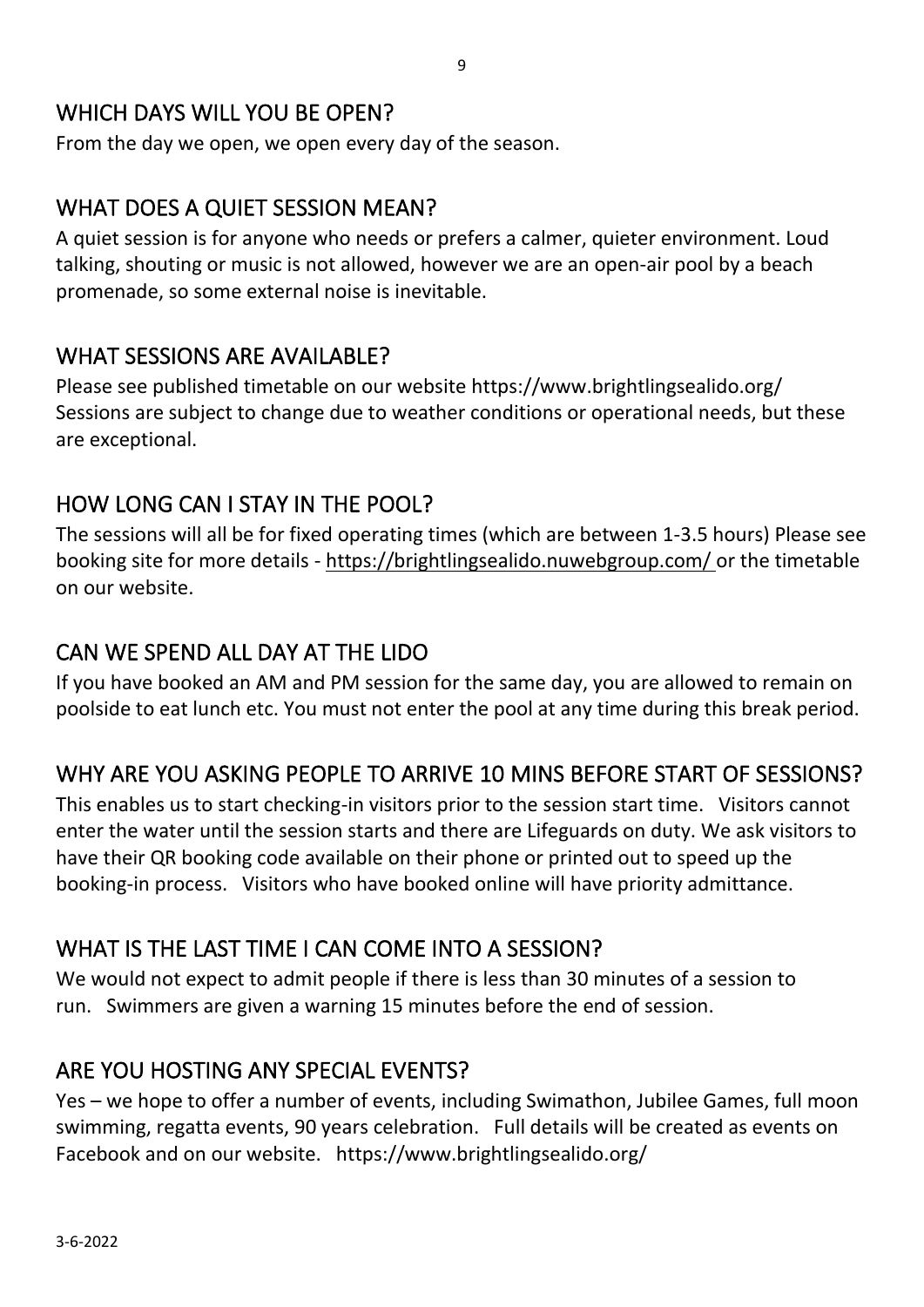#### <span id="page-10-0"></span>HOW WILL THE LANE SESSIONS WORK?

We aim to have 3 lanes this year making it easier for swimmers at different speeds.

#### <span id="page-10-1"></span>ARE SESSIONS CANCELLED DUE TO BAD WEATHER?

No – sessions go ahead whatever the weather. Except Lightning may affect opening.

#### <span id="page-10-2"></span>WHAT HAPPENS IN THE EVENT OF THUNDER/LIGHTNING?

We follow [ROSPA guidance](https://www.rospa.com/leisure-safety/Advice/Lightning) which indicates that when, in the judgement of the lifeguarding team, the lightning is within around 6 miles of the Brightlingsea Lido, then we need to clear pool and get people to safe place. We only return 30 minutes after last sound of thunder.

#### <span id="page-10-3"></span>ARE SESSIONS CANCELLED IN ADVANCE DUE TO LIGHTNING?

No. We do not cancel sessions in advance due to lightning risk since action is needed only if we judge that a storm has come within 6 miles of the pool, and this cannot be predicted in advance.

#### <span id="page-10-4"></span>CAN A SESSION BE ENDED EARLY DUE TO LIGHTNING?

Yes, if the storm continues to within 30 mins of end of a session we would need to end the session. Refunds would be considered if requested.

#### <span id="page-10-5"></span>HOW MANY PEOPLE ARE ALLOWED IN THE POOL?

Our sessions will be limited to 40/60 for lane swimming and 250/300 for general swim sessions. The bather load is subject to management discretion.

#### <span id="page-10-6"></span>ARE THESE LIMITS LIKELY TO CHANGE?

We have reviewed capacity and believe that with hundreds swimming each day, the current level of operations is right to maintain the quality of the water and reduce risk of needing to close for a number of days to restore water quality.

#### <span id="page-10-7"></span>HOW DO I TRANSFER OR CANCEL A BOOKING?

You can transfer up to 2 days before a booked session. Click on the "view booking" button on the confirmation email you received. On the booking page, the "ticket options" next to the date of booking allows you to choose a new future session - where there is space and price of ticket is the same.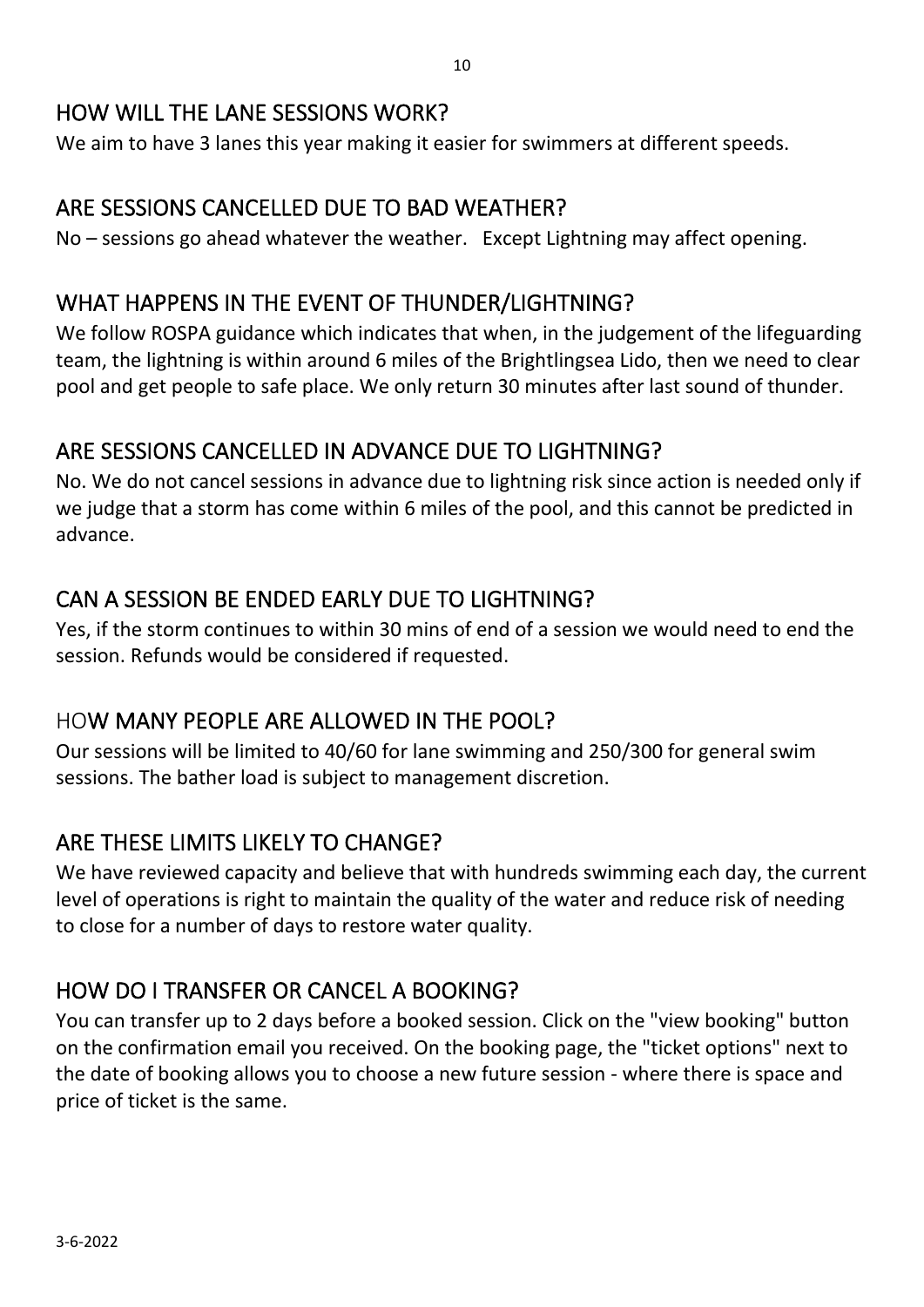# <span id="page-11-0"></span>PRICES

### <span id="page-11-1"></span>WHAT WILL THE PRICES BE?

Our prices per session are: £4.80 for adults lane swims, and £3.50 for 65+ £6.50 for adults for general swim sessions £5.00 for child/concession swim general sessions (All inclusive of booking fees) Unfortunately, prices have had to be increased due general inflation etc. We have to set prices at a rate which allows us to meet our costs when we open.

#### <span id="page-11-2"></span>**CONCESSIONS**

Are only available for those over 65 years old.

#### <span id="page-11-3"></span>WILL CHILDREN BE ALLOWED IN?

Only 10 years and above may swim on their own, they must be confident swimmers. Children will be allowed in for the general swim sessions. All under 10s must be accompanied by a paying adult.

#### <span id="page-11-4"></span>DO I HAVE TO PAY FOR UNDER 2s?

Under 2s are free of charge and for 2022 do NOT need an online booked ticket.

#### <span id="page-11-5"></span>DO I HAVE TO BUY AN ADULT TICKET IF ONLY MY CHILD IS SWIMMING?

If you want to come into the Brightlingsea Lido with your child, then you need to buy an adult ticket. All Brightlingsea Lido tickets are ENTRY tickets. We can allow unaccompanied over-10s into the Brightlingsea Lido. We don't have spectator tickets at the Brightlingsea Lido.

#### <span id="page-11-6"></span>CAN I COME IN WITH MY CARER?

We can only admit people who have paid online and are booked into sessions. Carers can of course accompany people to the Brightlingsea Lido and if your carer is happy to pay for a ticket we would be very grateful since we are a charity. If that is not possible, then you or your carer can email [brightlinsealidomanager@gmail.com](mailto:brightlinsealidomanager@gmail.com) and we can make suitable arrangements to add your carer on to our systems. Please email in advance when you make a booking, so that we can make sure needs are appropriately met and information is logged onto our systems. Once that is arranged, please let Front of House know on arrival.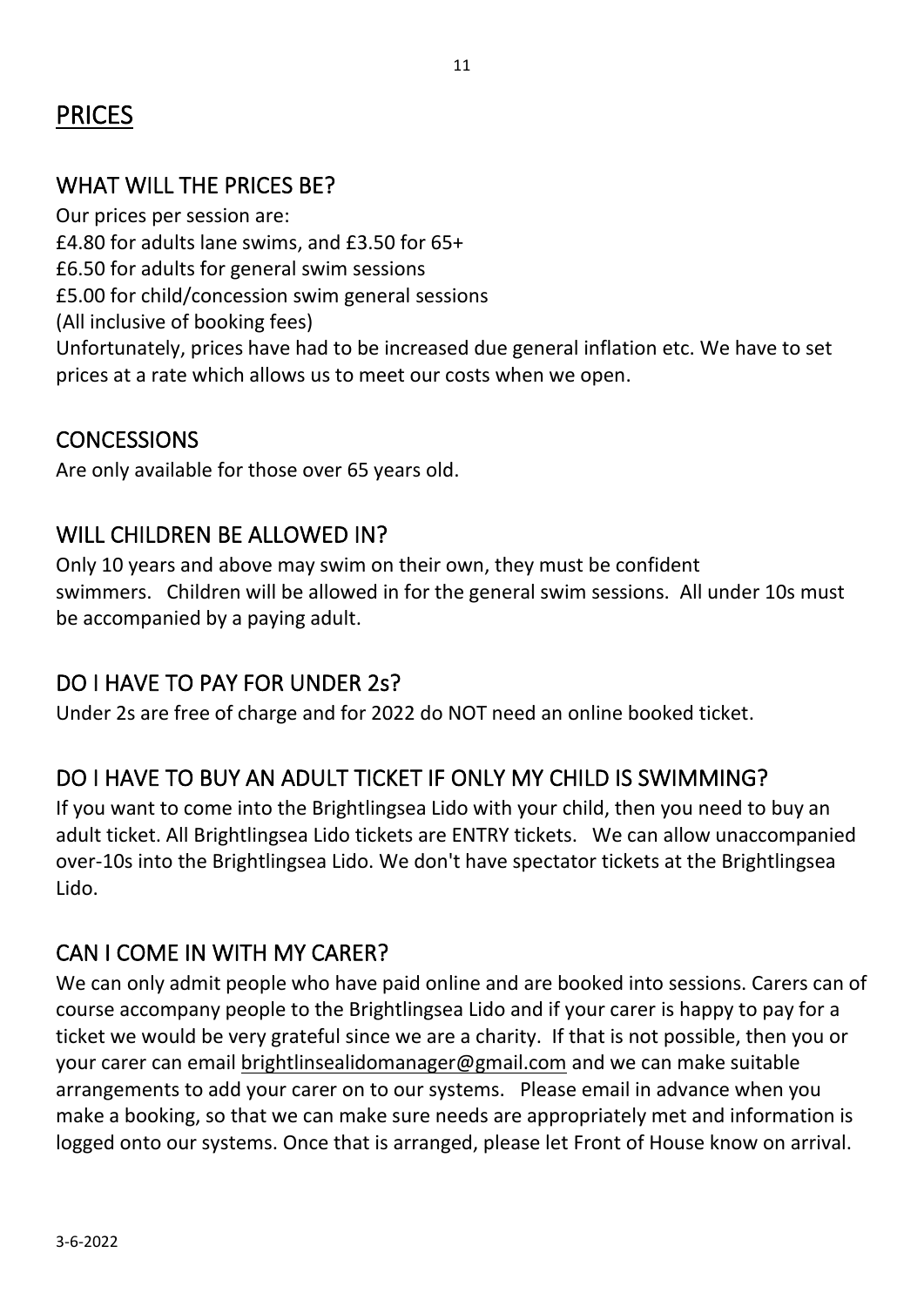## <span id="page-12-0"></span>WHAT ADULT:CHILD RATIOS ARE YOU ALLOWING?

For admission to the pool, children under 10 years of age, will need to be accompanied by a paying adult.

One adult can bring in up to four children over 8yrs with them to the general swim sessions.

Over 8s who are proficient swimmers are allowed in the water on their own but will continue to be the responsibility of their accompanying adults.

The following rules apply for children under 8 years of age. Adults must be in the pool with their children:

1 adult may bring 1 child under 4 years into the pool



1 adult may bring 2 children aged between 4-8 years into the pool



[Please see advice and guidance on our website from CIMSPA](https://www.nationalwatersafety.org.uk/media/1148/parental-and-operator-guidance-for-child-supervision-policies-in-swimming-pools-gn014.pdf)

## <span id="page-12-1"></span>AS AN ADULT, DO I NEED TO BE IN THE WATER WITH MY CHILDREN UNDER 8?

**Yes** - the adult:child ratios for the water, means for children and adults in the water together.

## <span id="page-12-2"></span>ARE THERE LIMITS ON NUMBERS IN THE POOLS?

Yes - we may need to ask people to refrain from entering the water if the lifeguards feel the pool is overcrowded. Thank you for following all lifeguards' instructions!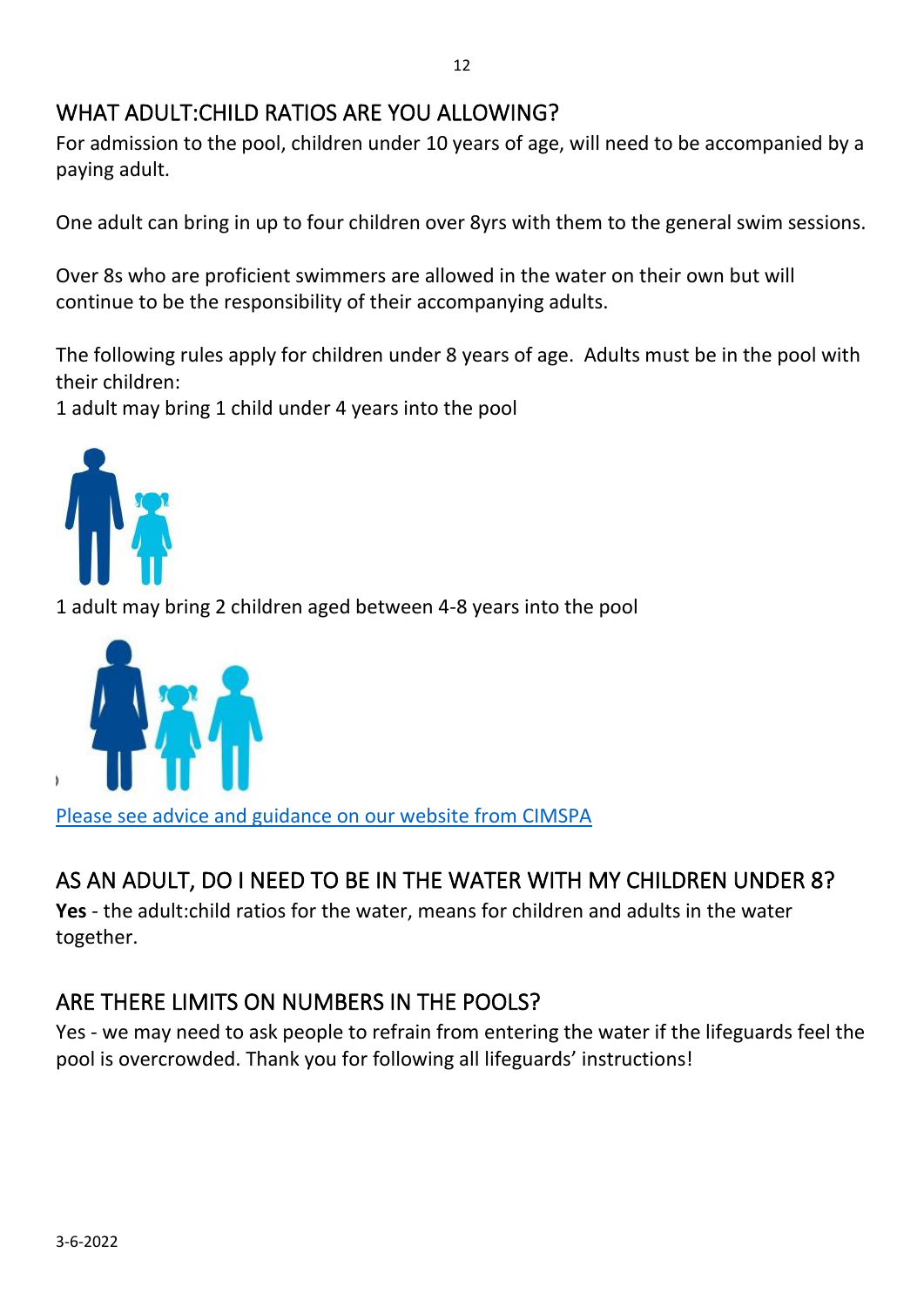## <span id="page-13-0"></span>WHY WAS I ASKED TO REFRAIN FROM ENTERING THE WATER – SURELY I HAVE PAID FOR A TICKET?

During general swim sessions we may need to ask people not to enter the water when the pool becomes too full. It has been our experience in practice that this is at most for 10 minutes until someone gets out. We have taken this approach - ie limiting numbers in the water, as required by government guidelines, rather than setting that limit as the total allowed in per session. This means we can allow up to 250 people to come in for a 3 hour session, knowing that for short periods entry to the water has to be restricted. Thank you for making sure we can follow the rules and keep everyone safe.

# <span id="page-13-1"></span>BOOKING

## <span id="page-13-2"></span>I HAVE BOOKED CONSECUTIVE SESSIONS. CAN I STAY ON SITE BETWEEN THEM?

Yes. You may remain on site but must not enter either pool between the sessions as cleaning will be taking place. You will have access to the Café.

# <span id="page-13-3"></span>HOW DO PEOPLE WITHOUT INTERNET ACCESS BOOK?

We are aware that not all Brightlingsea Lido swimmers have easy access to the internet. We have therefore put arrangements in place to help:

You can book tickets in advance in person at Front of House. Please just ask and you can buy tickets for future sessions. If you know of someone who would like to swim, but doesn't have internet access, you can book tickets on their behalf, simply using your email address when you book for them. They don't need to have an email address, since they can be checked in on admission by their name only. We will help if they wish to ring the Front of House 01206 303067. (Please be understanding that during busy times it is not always possible to answer calls. We will however always return emails) You can also now buy tickets for the current session at Front of House as well, if the maximum admittance has not been meet through the on line booking system. Online bookings will always have priority. Finally, if you know of any groups who would like to contact us about easy ways of booking for people they support, please just email [brightlingsealidomanager@g](mailto:brightlingsealidomanager@)mail.com

## HOW DO I KNOW HOW MANY TICKETS ARE LEFT FOR ANY SESSIONS?

The number of spaces left is show at the top of each session entry on our online booking site.

## <span id="page-13-4"></span>WHY CAN'T WE BOOK MORE IN ADVANCE?

We will be releasing each season's tickets a few weeks in advance to allow as many people as possible the opportunity to book.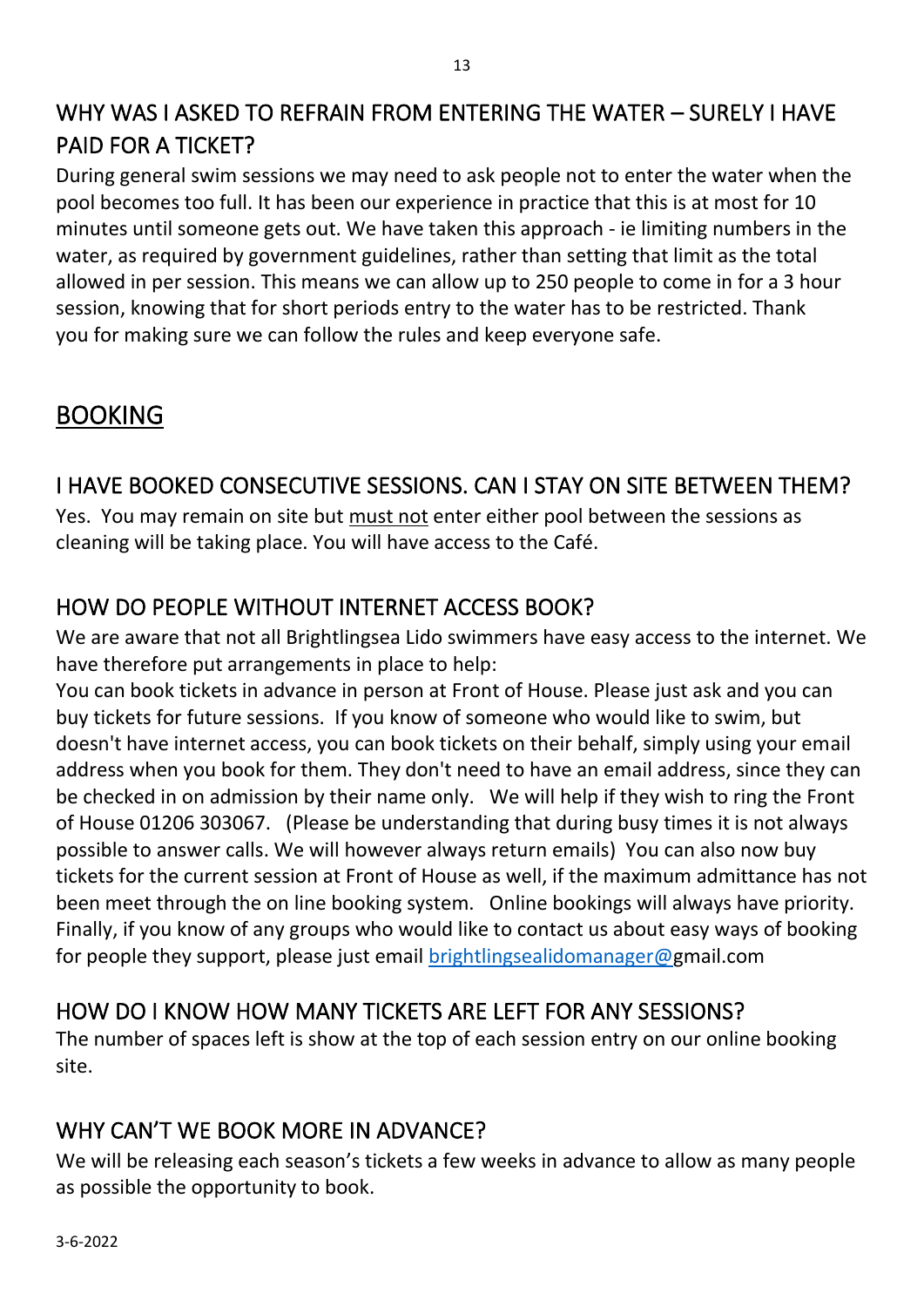### <span id="page-14-0"></span>HOW DO I BUY TICKETS?

Tickets have to be bought in advance. We have the same online system for buying tickets as we had in 2021. Any unallocated tickets will be on sale from Front of House for immediate admission for the current session to the pool. Booking site : [https://brightlingsealido.nuwebgroup.com/.](https://brightlingsealido.nuwebgroup.com/)

## <span id="page-14-1"></span>WHAT IF I CAN'T GET ONLINE?

We know some people don't have access to the internet. People in this situation can buy in advance from Front of House - we use the same online system and sell at the same price and access as for online booking. This will not be generally available since we do not want to encourage any queuing at reception - and the same tickets and slots are available to the public online.

## <span id="page-14-2"></span>CAN I TURN UP AND QUEUE?

We strongly advise to book in advance - but tickets for a current session can be booked online or purchased from Front of House on arrival. At busy times booked ticket holders will be priority entrance before unallocated tickets can be sold.

# <span id="page-14-3"></span>FACILITIES

## <span id="page-14-4"></span>YOU'RE UNHEATED - HOW COOL IS THE WATER NOW?

We're putting water temp on front of the Brightlingsea Lido web page now - so please check there.

#### <span id="page-14-5"></span>WHEN IS THE FRONT OF HOUSE OPEN?

Front of House is open when there are public sessions. Front of house volunteers have multiple duties and therefore service may take some time, please be patient. At busy times it is not always possible to answer the telephone.

## <span id="page-14-6"></span>WHAT FACILITIES ARE AVAILABLE?

We have male, female and accessible changing rooms with toilets. All have showering facilities. There is the Café where hot/cold drinks and food can be purchased. For specific times, menus and facilities please email [lidocafemanager@gmail.com](mailto:lidocafemanager@gmail.com) directly.

## <span id="page-14-7"></span>WHEN IS THE PADDLING POOL OPEN?

The paddling pool will be open during our general swim sessions. It is not open during adult lane swims since children are not admitted.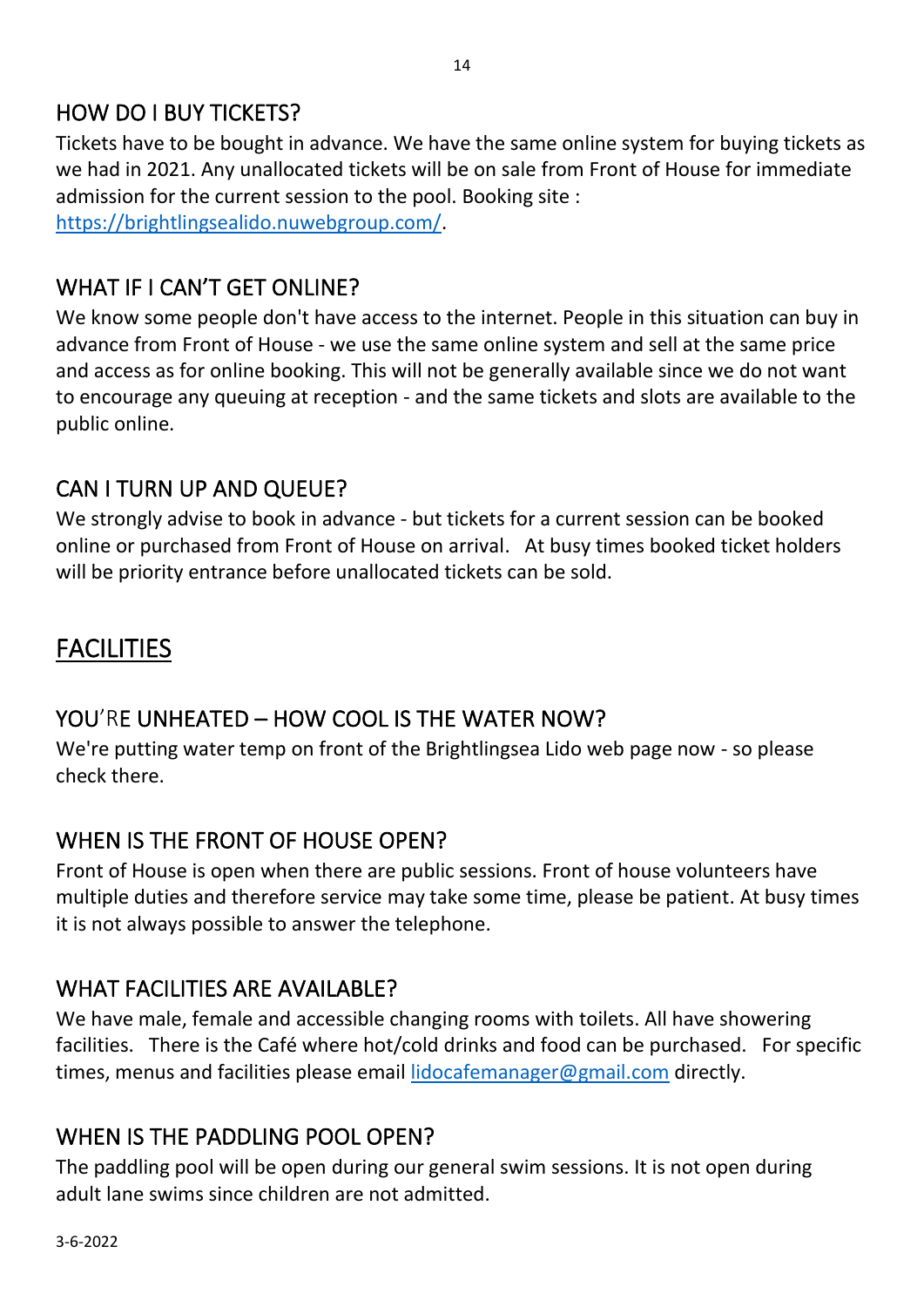## <span id="page-15-0"></span>HOW DO I BOOK TO USE THE PADDING POOL?

There is no separate access/admission to the paddling pool. Just book a child ticket and an adult ticket for the accompanying adult.

## <span id="page-15-1"></span>CAN WE BRING BIKES INTO BRIGHTLINGSEA LIDO?

Please do not bring bikes or scooters onto site, please ensure you can secure them outside the perimeter. There is no bike storage facility inside the Lido.

## <span id="page-15-2"></span>IS THERE FOOD AND DRINK AVAILABLE ONSITE?

Yes, café Lido serves hot and cold drinks, meals and snacks. For specific times, menus and facilities please email [lidocafemanager@gmail.com](mailto:lidocafemanager@gmail.com) directly.

## <span id="page-15-3"></span>CAN WE BRING OUR OWN FOOD/HAVE A PICNIC?

Yes. Please no glass or alcohol allowed onsite.

#### <span id="page-15-4"></span>CAN I BRING ALCOHOL?

Absolutely no alcohol during general swim sessions.

#### <span id="page-15-5"></span>CAN I PLAY MUSIC?

Yes, but please be considerate of other visitors, keep phone calls discreet and keep personal music low volume. Lifeguards have the right to request any overly loud guests to reduce the volume or leave the Lido. Music will not be allowed during quiet sessions.

#### <span id="page-15-6"></span>DO YOU SELL SWIMWEAR?

Unfortunately, we do not sell swimwear, but we do sell armbands, balls, inflatable rings and swimming goggles.

#### <span id="page-15-7"></span>DO YOU HAVE DRINKING WATER AVAILABLE?

Yes.

#### <span id="page-15-8"></span>IS THERE WIFI AVAILABLE ON SITE?

Sorry no not available at the current time.

#### <span id="page-15-9"></span>DO YOU HAVE SHOWERS?

Yes – in all changing room facilities.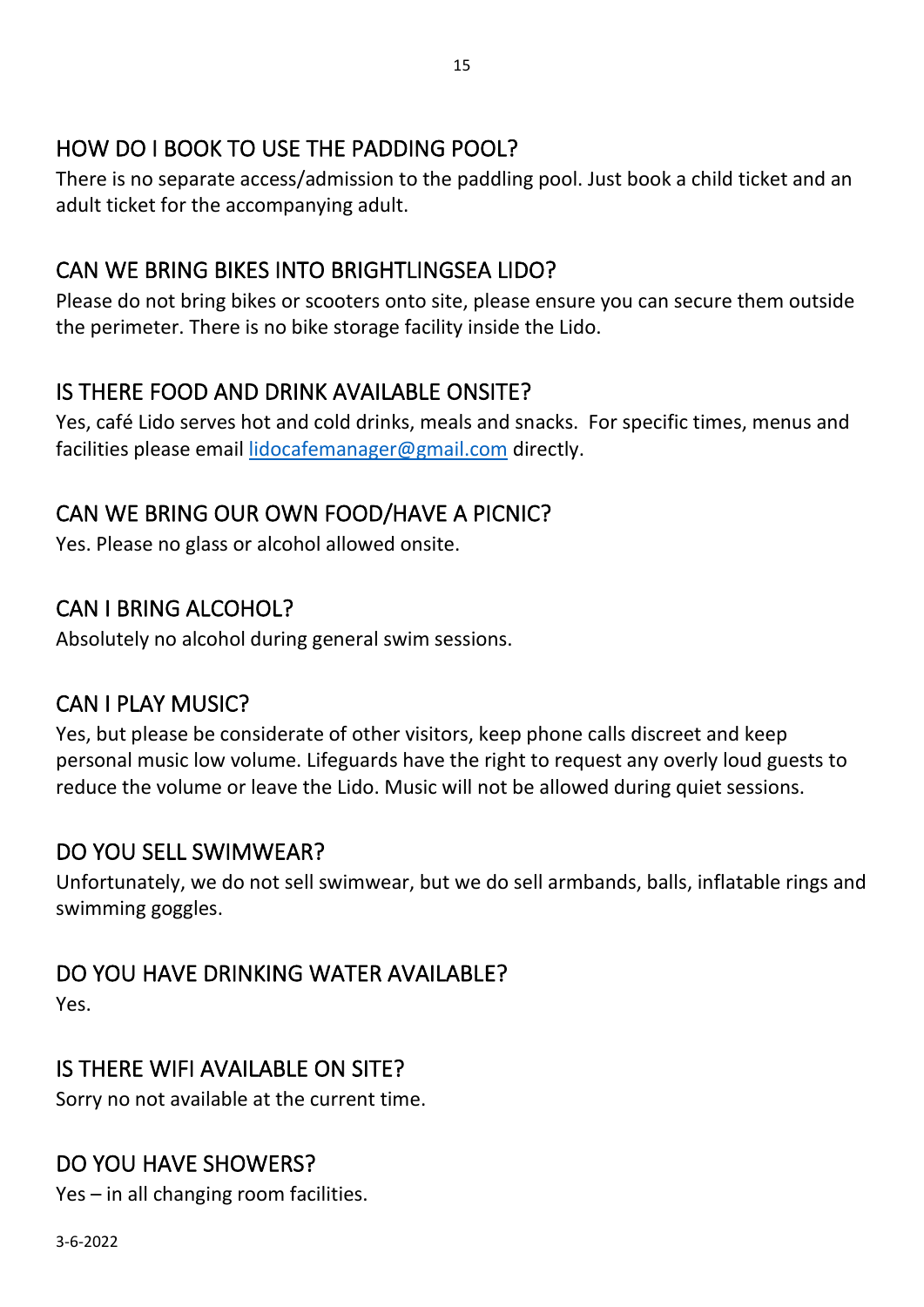## <span id="page-16-0"></span>ARE THERE BABY CHANGING FACILITIES?

Yes in Male and Female changing areas.

#### WILL THE PADDLING POOL BE OPEN?

Yes during general swim sessions.

### <span id="page-16-1"></span>CAN WE BRING INFLATABLES?

Yes. Customers are welcome to bring their own inflatables and toys, but we ask customers to check with lifeguards before taking them into the pool. The maximum size is 3ft/1m. We do not allow lilos in the water. Bubbles are not allowed on site.

#### CAN WE TAKE PHOTOGRAPHS?

We have a responsible photography policy; please focus on the people you are with and be considerate of others who may not wish to appear in your photos. If you post on social media please tag us @brightlingsealido as we love seeing all your pictures! No photos underwater or in changing rooms. If you are concerned about someone else's photography, please speak to the duty manager. Publicity Photographs: Occasionally publicity photographs and videos will be taken, by Brightlingsea Lido or Authorised persons. Please identify yourself to Front of House if you do not wish to be included in any publicity material.

#### <span id="page-16-2"></span>HOW DO THE LANES WORK?

We aim to have 3 lanes this year making it easier for swimmers at different speeds.

#### <span id="page-16-3"></span>CAN WE WEAR WETSUITS?

Yes - wetsuits are allowed in Brightlingsea Lido for any session. We also have a limited number of wetsuits for hire. There is a hire charge per session, and a refundable deposit.

#### <span id="page-16-4"></span>CAN WE WEAR FLIPPERS OR USE SNORKELS?

Customers are welcome to use flippers, snorkels and mono-fins during lane swimming. They are not normally allowed in general swim sessions.. The use of mermaid tails is not permitted unless it is a Lido organised activity session.

#### <span id="page-16-5"></span>WILL THE CAFÉ BE OPEN?

Café Lido's core hours are 9.00 am to 4.00 pm. For more specific information please email [lidocafemanager@gmail.com.](mailto:lidocafemanager@gmail.com)